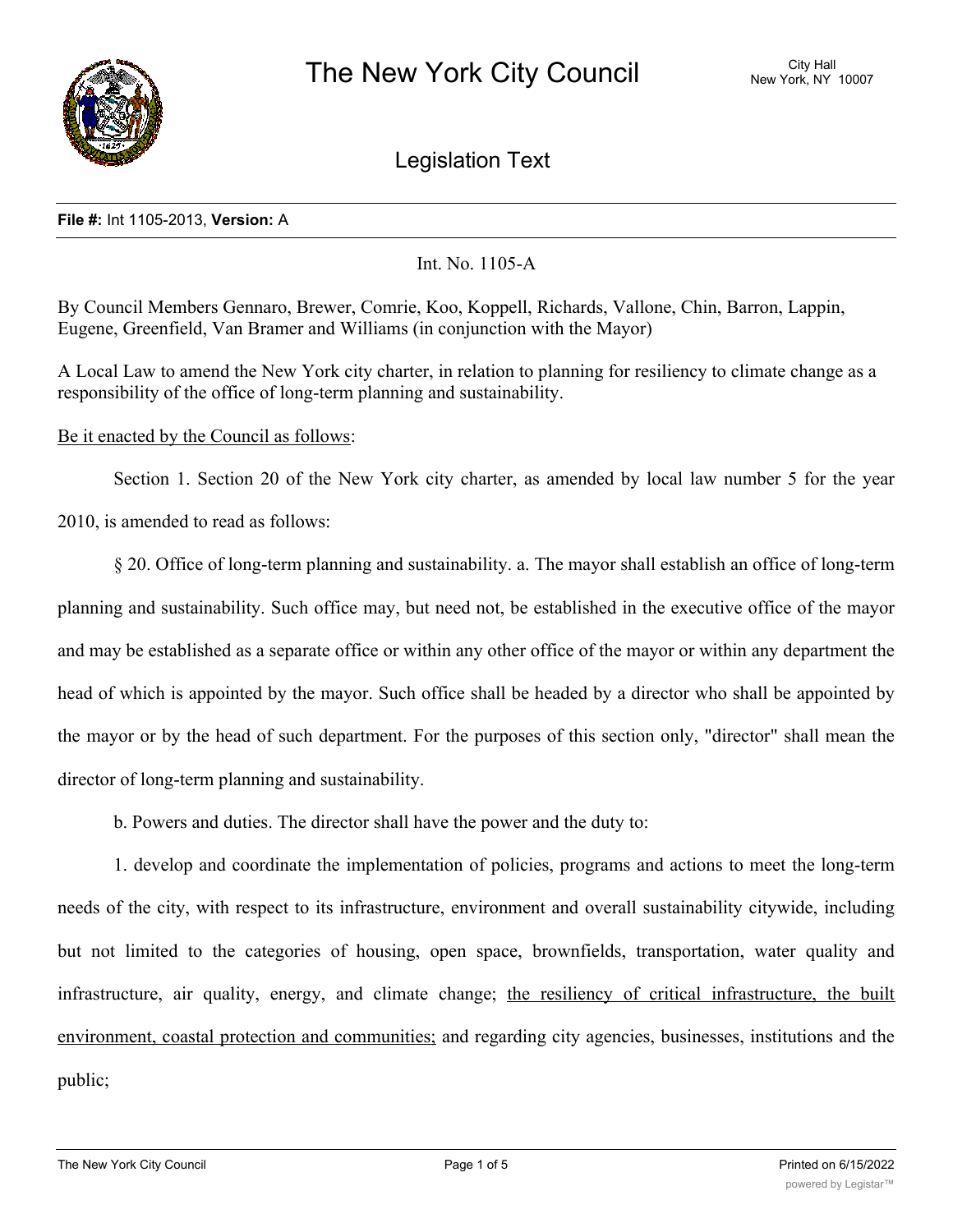2. develop measurable sustainability indicators, which shall be used to assess the city's progress in achieving sustainability citywide; [and]

3. take actions to increase public awareness and education regarding sustainability and sustainable practices; and

4. appoint a deputy director who shall be responsible for matters relating to resiliency of critical infrastructure, the built environment, coastal protection and communities and who shall report to the director.

c. Sustainability indicators. No later than December thirty-first, two thousand eight and annually thereafter, the director shall identify a set of indicators to assess and track the overall sustainability of the city with respect to the categories established pursuant to paragraph one of subdivision b of this section and any additional categories established by the director, and prepare and make public a report on the city's performance with respect to those indicators. Such report may be prepared and presented in conjunction with the mayor's management report required pursuant to section twelve of this chapter. The report shall include, at a minimum:

1. the city's progress in achieving sustainability citywide, which shall be based in part on the sustainability indicators developed pursuant to paragraph two of subdivision b of this section; and

2. any new or revised indicators that the director has identified and used or will identify and use to assess the city's progress in achieving sustainability citywide, including, where an indicator has been or will be revised or deleted, the reason for such revision or deletion.

d. Population projections. No later than April twenty-second, two thousand ten, and every four years thereafter, the department of city planning shall release or approve and make public a population projection for the city that covers a period of at least twenty-one years, with intermediate projections at no less than ten year intervals. Where feasible, such projections shall include geographic and demographic indicators.

e. Long-term sustainability plan. 1. The director shall develop and coordinate the implementation of a comprehensive, long-term sustainability plan for the city. Such plan shall include, at a minimum:

i. an identification and analysis of long-term planning and sustainability issues associated with, but not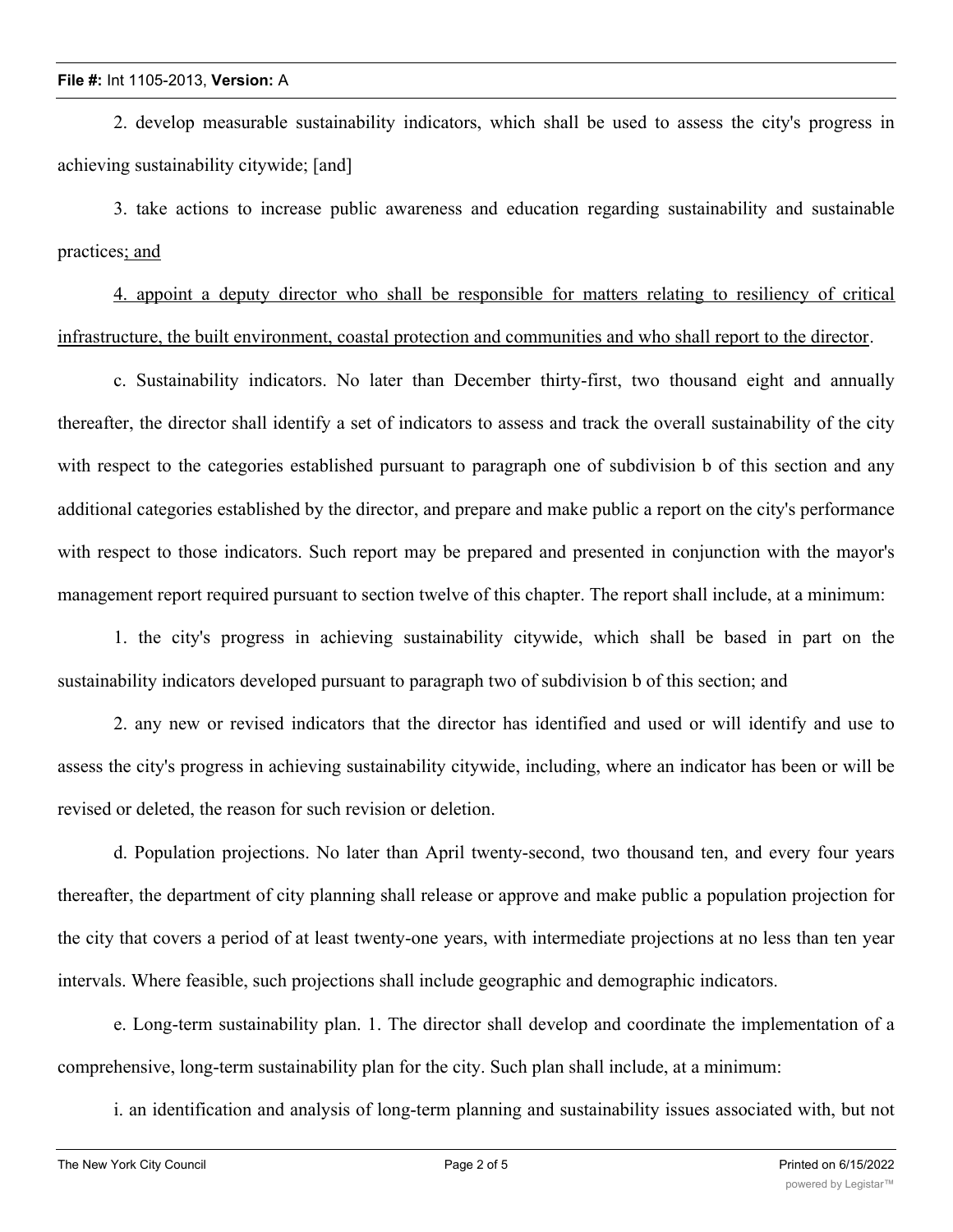limited to, housing, open space, brownfields, transportation, water quality and infrastructure, air quality, energy, and climate change; and

ii. goals associated with each category established pursuant to paragraph one of subdivision b of this section and any additional categories established by the director, and a list of policies, programs and actions that the city will seek to implement or undertake to achieve each goal by no later than April twenty-second, two thousand thirty.

2. No later than April twenty-second, two thousand eleven, and no later than every four years thereafter, the director shall develop and submit to the mayor and the speaker of the city council an updated long-term sustainability plan, setting forth goals associated with each category established pursuant to paragraph one of subdivision b of this section and any additional categories established by the director, and a list of policies, programs and actions that the city will seek to implement or undertake to achieve each goal by no later than twenty years from the date each such updated long-term sustainability plan is submitted. No later than two thousand fifteen, and no later than every four years thereafter, the plan shall also include a list of policies, programs and actions that the city will seek to implement or undertake to achieve each goal relating to the resiliency of critical infrastructure, the built environment, coastal protection and communities. Such updated plan shall take into account the population projections required pursuant to subdivision d of this section. An updated plan shall include, for each four-year period beginning on the date an updated plan is submitted to the mayor and the speaker of the city council, implementation milestones for each policy, program and action contained in such plan. An updated plan shall report on the status of the milestones contained in the immediately preceding updated plan. Where any categories, goals, policies, programs or actions have been revised in, added to or deleted from an updated plan, or where any milestone has been revised in or deleted from an updated plan, the plan shall include the reason for such addition, revision or deletion. The director shall seek public input regarding an updated plan and its implementation before developing and submitting such plan pursuant to this paragraph. The director shall coordinate the implementation of an updated long-term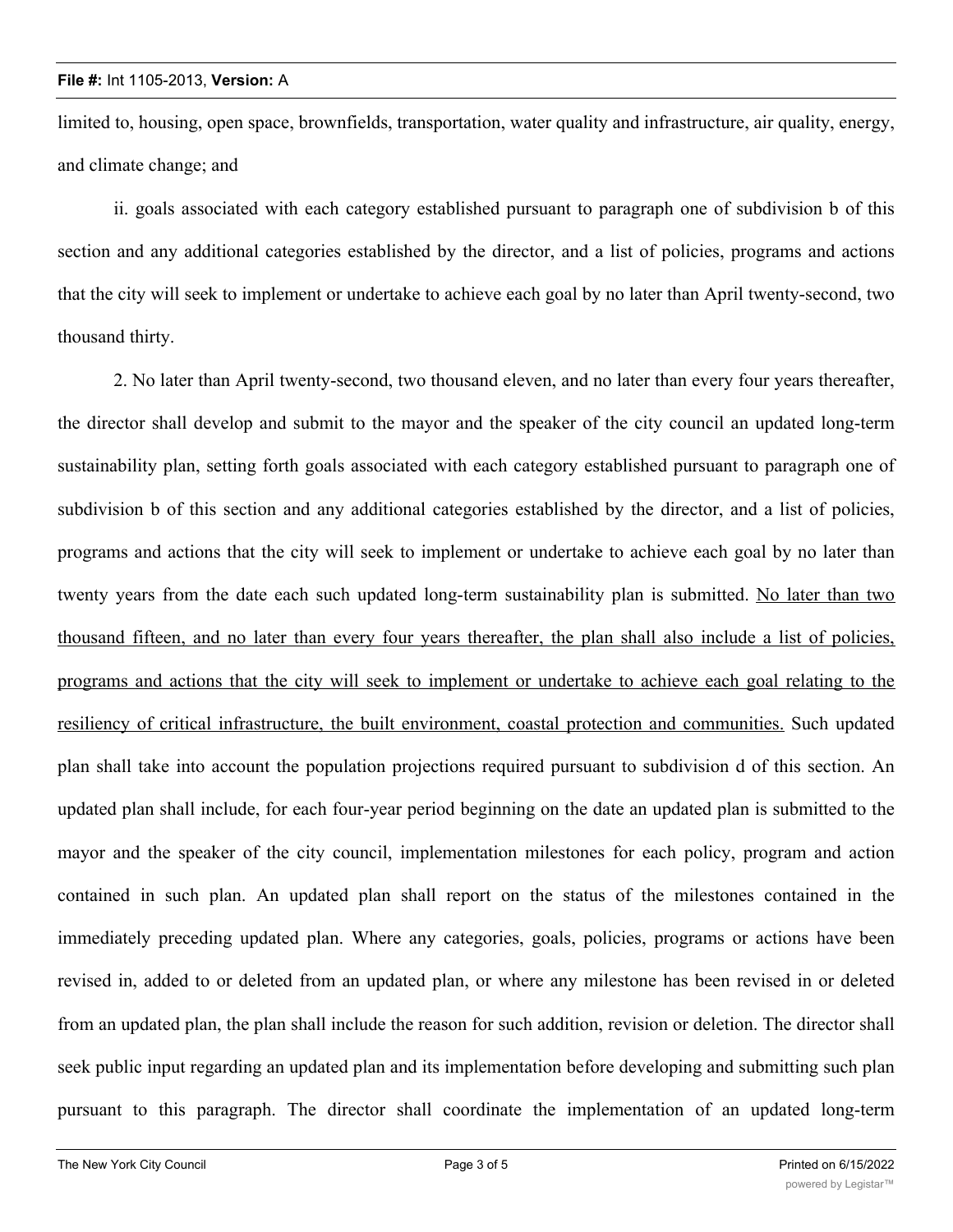## **File #:** Int 1105-2013, **Version:** A

sustainability plan.

f. Review and reporting. 1. No later than April twenty-second, two thousand nine, and no later than every April twenty-second thereafter, the director shall prepare and submit to the mayor and the speaker of the city council a report on the city's long-term planning and sustainability efforts. In those years when an updated long-term sustainability plan is submitted pursuant to paragraph two of subdivision e of this section, such report may be incorporated into the updated long-term sustainability plan. The report shall include, at a minimum:

i. the city's progress made to implement or undertake policies, programs and actions included in the sustainability plan or updated sustainability plan required by subdivision e of this section, since the submission of the most recent plan or updated plan or report required by this paragraph; and

ii. any revisions to policies, programs or actions in the previous long-term sustainability plan, including the reason for such revision.

g. There shall be a sustainability advisory board whose members, including, at a minimum, representatives from environmental, environmental justice, planning, architecture, engineering, coastal protection, construction, critical infrastructure, labor, business and academic sectors, shall be appointed by the mayor. The advisory board shall also include the speaker of the city council or a designee and the chairperson of the council committee on environmental protection or a designee. The advisory board shall meet, at a minimum, twice per year and shall provide advice and recommendations to the director regarding the provisions of this section.

h. The director shall post on the city's website, a copy of each sustainability plan required by subdivision e of this section, and all reports prepared pursuant to this section, within ten days of their completion.

i. Interagency green team. 1. There is hereby established within the office an interagency green team under the management of the director or the director's designee to facilitate the use of innovative technologies, design and construction techniques, materials or products that may have significant environmental and